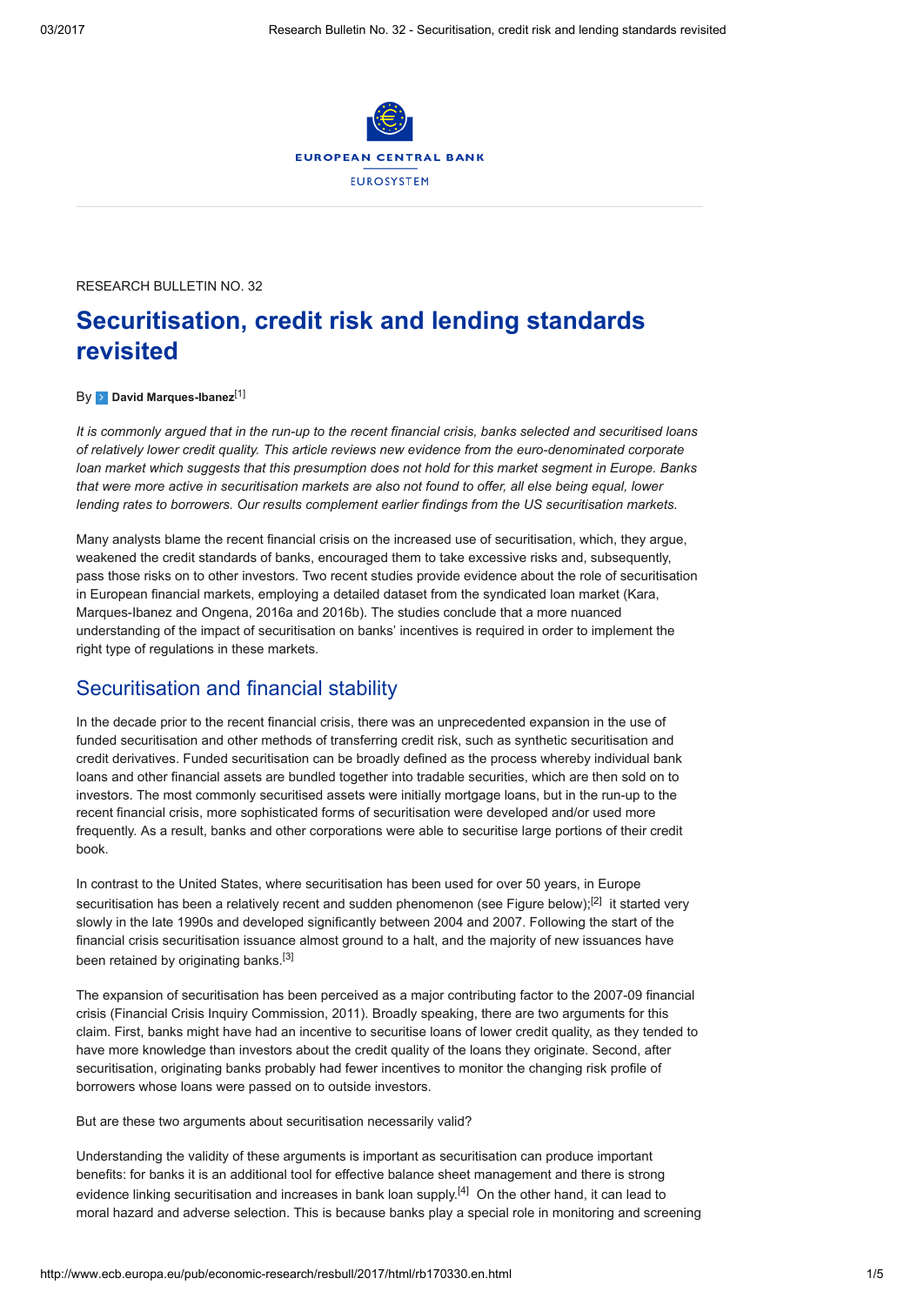borrower risks and this helps mitigating moral hazard between borrowers and lenders. By creating informational "distance" between the loan's originator and the bearer of the loan's default risk, securitisation can potentially reduce lenders' incentives to carefully select, screen, price and monitor borrowers (Gorton and Pennacchi, 1995). In stark contrast, other studies suggest that banks might also have an incentive to securitise those loans of intrinsic better credit risk to signal the quality of the securities (Greenbaum and Thakor, 1987).

In terms of previous research, recent results for the US mortgage market tend to show that banks securitised their ex ante riskiest mortgages and that, following securitisation, delinquency rates were higher for securitised than for non-securitised mortgages. There is also evidence suggesting that banks that resorted more intensively to mortgage securitisation relaxed their lending standards more aggressively (Keys et al., 2011). In contrast, evidence regarding mortgage securitisation for Italy show that for given observable characteristics, securitised mortgages have a lower default probability than non-securitised ones (Albertazzi et al., 2015). For the corporate loan market, evidence from Europe remains scant, and there are contradictory findings for the US (Benmelech et al., 2012; Bord and Santos, 2015).

### Figure 1: Securitisation in Europe and the United States

(outstanding figures, USD billions)



Sources: Association for Financial Markets in Europe (AFME) and Securities Industry and Financial Markets Association (SIFMA).

Note: This figure shows developments in amounts outstanding of all funded securitisation issued in Europe and the United States.

# Evidence from the euro-denominated syndicated loan market

The euro-denominated corporate loan market provides a good laboratory to complement prior findings on the impact of securitisation on lending standards, as the mentioned sudden emergence of securitisation in Europe may allow for a clear assessment of its effects.[[5](#page-3-4)] Unlike in the United States, where institutions such as Fannie Mae and Freddie Mac have supported the securitisation market, government-sponsored institutions have not driven the development of the securitisation market in Europe.

Kara, Marques-Ibanez and Ongena (2016a) aim to complement earlier results and test whether, in Europe, banks that were active in the securitisation market priced loans more aggressively through tighter spreads. These authors construct a uniquely detailed dataset in which they manually match individual bank balance sheet information with deal-by-deal securitisation issuance originated by each bank, as well as individual syndicated loans granted by those banks. They then identify the syndicated loans that were eventually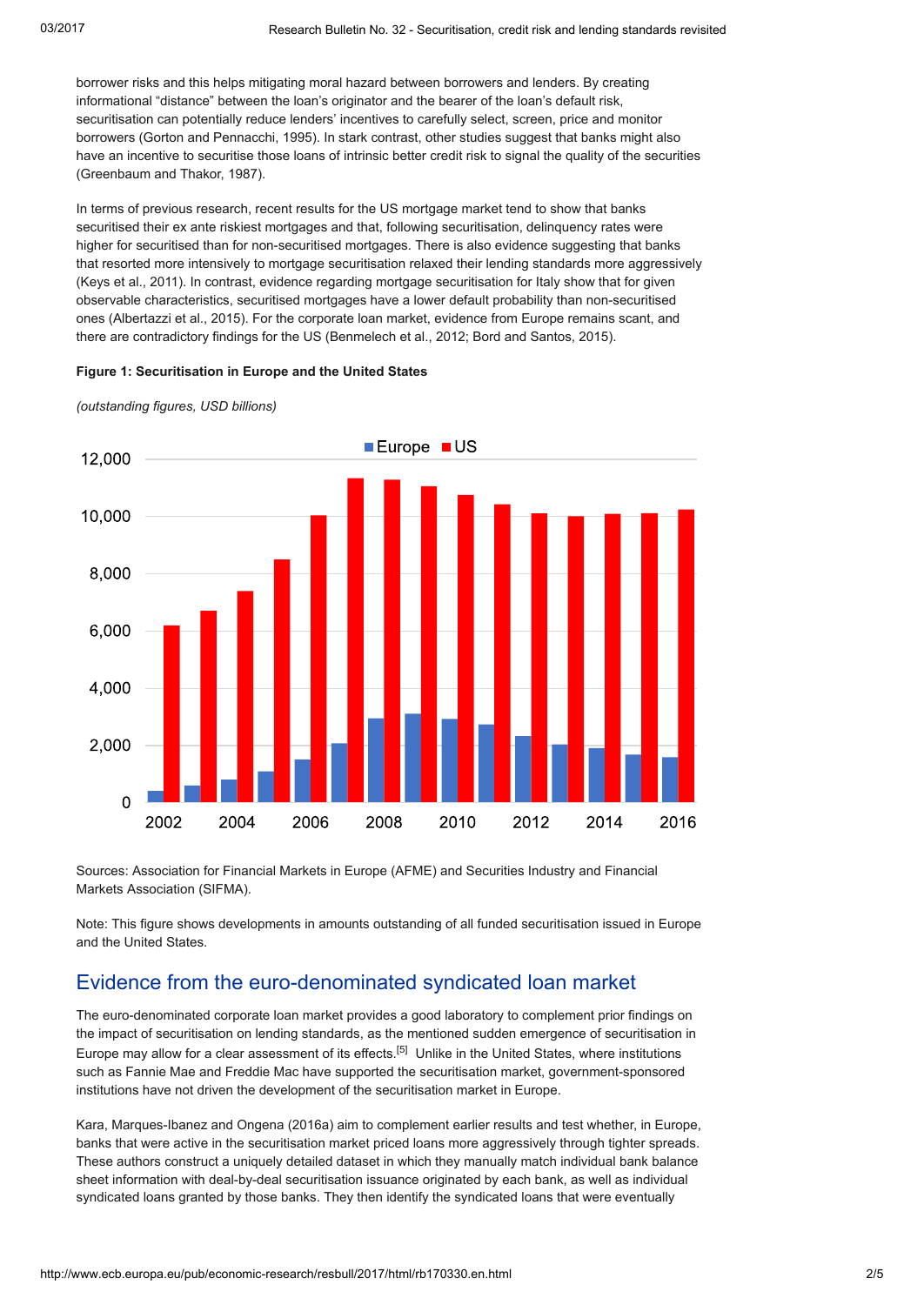securitised. Overall, the dataset covers 10,911 euro-denominated loan tranches lent by 406 European banks in the period between 2000 and 2009.

The results show that in the run-up to the 2007-09 crisis banks that were more active in originating assetbacked securities did not price their loans more aggressively (i.e. with narrower lending spreads to similar borrowers) than non-active banks. Furthermore, within the set of loans that were previously securitised, the relative level of securitisation activity by the originating bank is not related to narrower lending spreads. The findings therefore suggest that the effect of securitisation on the cost of corporate funding appears to be quite limited across banks.

It is important to note that these authors focus on pricing differences of syndicated loans associated with banks' securitisation activity and, their paper does not provide evidence on a "level effect", i.e. a decrease in the overall cost of funding for all syndicated loans or other forms of credit. This level effect could be very significant. During credit booms, banks increasingly resorted to additional sources of funding via financial markets − including securitisation, covered bonds or repo deals – which probably led to credit supply increases, higher leverage and declines in lending rates. However, a significant amount of the additional risks created remained within the financial system, either directly or indirectly. In other words, the increase in market funding by banks was possibly making the system more unstable (Hahm, Shin and Shin 2013).

In a subsequent study - also focusing on the European syndicated loan market -, Kara, Marques-Ibanez and Ongena (2016b) compare the future credit performance of securitised loans with that of nonsecuritised loans which, prior to securitisation, were very similar in terms of their observable characteristics (such as risk, price, maturity, size, etc.). To make this comparison, the probability of loan securitisation is linked to a set of loan, borrower and lender-specific characteristics. They then track changes in the credit quality of loans by using a forward-looking measure of credit risk. The results show that, at the time of issuance of the security and based on observable characteristics, originating banks do not seem to select and securitise corporate loans of lower credit quality. Following securitisation, however, the credit quality of borrowers whose loans are securitised deteriorated by somewhat more than those whose loans were not securitised. While this underperformance could be due to a number of causes, the authors provide some evidence that suggests that the poorer performance of securitised loans might be linked to banks' reduced incentives to monitor securitised loans.

# Possible policy implications

It is often argued that banks used securitisation to sell loans of lower credit quality to unsuspecting investors and that the increased use of securitisation was a major factor contributing to the financial crisis, owing to looser credit standards by banks that were more active in securitisation markets.

A complementary picture emerges from the above evidence relating to the European market for securitised corporate loans: banks did not initially securitise their riskier loans, nor did banks that were more active in these securitisation markets loosen their overall credit standards more aggressively than other institutions. There is, however, some evidence of slightly less careful monitoring once the credit risk was passed on to third parties.

From these findings it cannot be concluded that securitisation did not have an impact on financial stability; rather, this evidence calls for a more nuanced understanding of how securitisation affected the incentives of banks. For instance it might well be that during lending booms all types of market funding by banks − including securitisation − exacerbated the credit cycle.

More broadly, understanding the impact of securitisation is also important from a monetary policy perspective as a more vibrant securitisation market, may have contributed to support loan supply in countries with very subdued loan growth. In fact, given this potential for securitisation to positively affect loan supply<sup>[\[6\]](#page-3-5)</sup> and to diversify banks' funding sources, European policymakers have taken steps to revitalise this market (European Central Bank, 2014). These policy initiatives have been buttressed by the positive credit performance of euro-denominated securitisation products in recent years.<sup>[[7\]](#page-4-0)</sup>

In terms of specific proposals, the above evidence on weaker monitoring from originators for the loans they securitised supports the regulatory move towards increased information regarding loan-by-loan data. Another obvious example would be to standardise the definition of basic variables, such as adopting a common definition of delinquencies in securitisation markets, which can vary significantly across countries.  $[8]$  $[8]$  Also the new proposed securitisation regulation and simple, transparent and standardised (STS) securitisation would contribute to achieve the right balance between the need to revive the European securitisation markets and the need to avoid financial stability risks.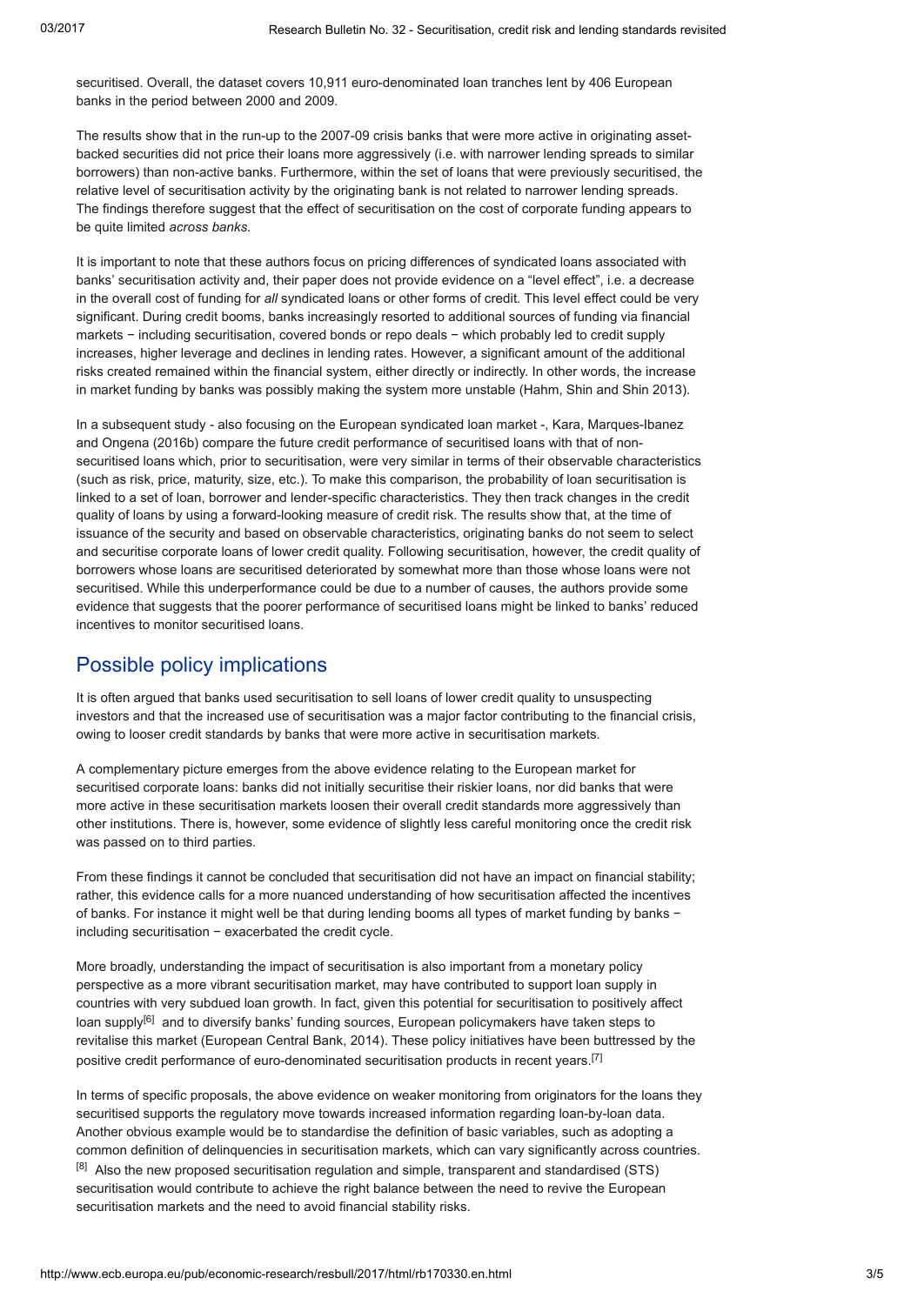### References

Albertazzi, U., Eramo, G., Gambacorta, L. and Salleo, C. (2015), "Asymmetric information in securitization: an empirical assessment", Journal of Monetary Economics, Vol. 71, pp. 33-49.

Altunbas, Y., Gambacorta, L. and Marques-Ibanez, D. (2009), "Securitisation and the bank lending channel", European Economic Review, Vol. 53, No 8, pp. 996-1009.

Benmelech, E., Dlugosz, J. and Ivashina, V. (2012), "Securitization without adverse selection: the case of CLOs," Journal of Financial Economics Vol.106, pp. 91-113.

Bord, V., and Santos, J.A.C. (2015), "Does securitization of corporate loans lead to riskier lending? Journal of Money, Credit and Banking Vol.47, pp. 415-444.

European Central Bank (2014), "The case for a better functioning securitisation market in the European Union", Bank of England and European Central Bank Discussion Paper.

Financial Crisis Inquiry Commission (2011), The Financial Crisis Inquiry Report, Financial Crisis Inquiry Commission.

Gorton, G.B. and Pennacchi, G.G. (1995), "Banks and loan sales: marketing nonmarketable assets", Journal of Monetary Economics, Vol. 35, No 3, pp. 389-411.

Greenbaum, S.I. and Thakor, A.V. (1987), "Bank funding modes: securitization versus deposits", Journal of Banking and Finance, Vol. 11, No 3, pp. 379-401.

Hahm, J.H., Shin H.S. and Shin K. (2013), "Noncore bank liabilities and financial vulnerability", Journal of Money, Credit and Banking, Vol. 45, pp. 3-36.

Kara, A., Marques-Ibanez, D. and Ongena S. (2016a), "Securitization and lending standards: evidence from the wholesale loan market", Journal of Financial Stability, Vol 26, pp. 107-127.

Kara, A., Marques-Ibanez, D. and Ongena S. (2016b), "Securitization and credit quality", Board of Governors of the Federal Reserve System International Finance Discussion Paper, No 1148, IMF Working Paper Series, No 16/221 and European Central Bank Working Paper Series, No 2009.

Keys, B.J., Mukherjee, T.K., Seru, A. and Vig, V. (2011), "Did securitization lead to lax screening: evidence from subprime loans 2001-2006", Quarterly Journal of Economics, Vol. 125, pp. 307-362.

Loutskina, E. and Strahan, P.E. (2009), "Securitization and the declining impact of bank finance on loan supply: evidence from mortgage acceptance rates", Journal of Finance, Vol. 64, No 2, pp. 861-889.

Merton, R.C. (1974), "On the pricing of corporate debt: the risk structure of interest rates", Journal of Finance, Vol. 29, No 2, pp. 449-470.

<span id="page-3-0"></span>[1]Disclaimer: This article was written by David Marques-Ibanez (Senior Economist, Financial Research Division, Directorate General Research). The author thanks Alper Kara (Loughborough University) for his useful input as well as Mark Bussing-Lorcks, Paul Dudenhefer, Michael Ehrmann, Philipp Hartmann, Geoff Kenny, Manfred Kremer, Luc Laeven, Beatriz Sotomayor and Alessandro Scopelliti for their insightful comments. The views expressed here are those of the authors and do not necessarily represent the views of the European Central Bank and the Eurosystem.

<span id="page-3-1"></span><sup>[2]</sup>This is partly also due to the wider use of covered bonds in some jurisdictions such as Germany, Spain or France, which often use a similar pool of assets such as mortgages.

<span id="page-3-2"></span>[3]In recent years in Europe there have been asset-backed securities (ABS) created only to be pledged as a collateral at the central bank.

<span id="page-3-3"></span>[4]Loutskina and Strahan (2009) and Altunbas, Gambacorta and Marques-Ibanez (2009).

<span id="page-3-4"></span><sup>[5]</sup>Corporate loans are securitized via cash collateralized debt obligations (CDOs). The size of the CDO market is around 10 percent of the outstanding European securitization market which also includes other forms of corporate debt. Net issuance of CLO collateralized loan obligations (CDO using corporate loans as a collateral) was around 35 billion of Europe at its peak in 2006.

<span id="page-3-5"></span><sup>[6]</sup>Particularly for some asset classes that cannot be financed via covered bonds, such as SME loans.